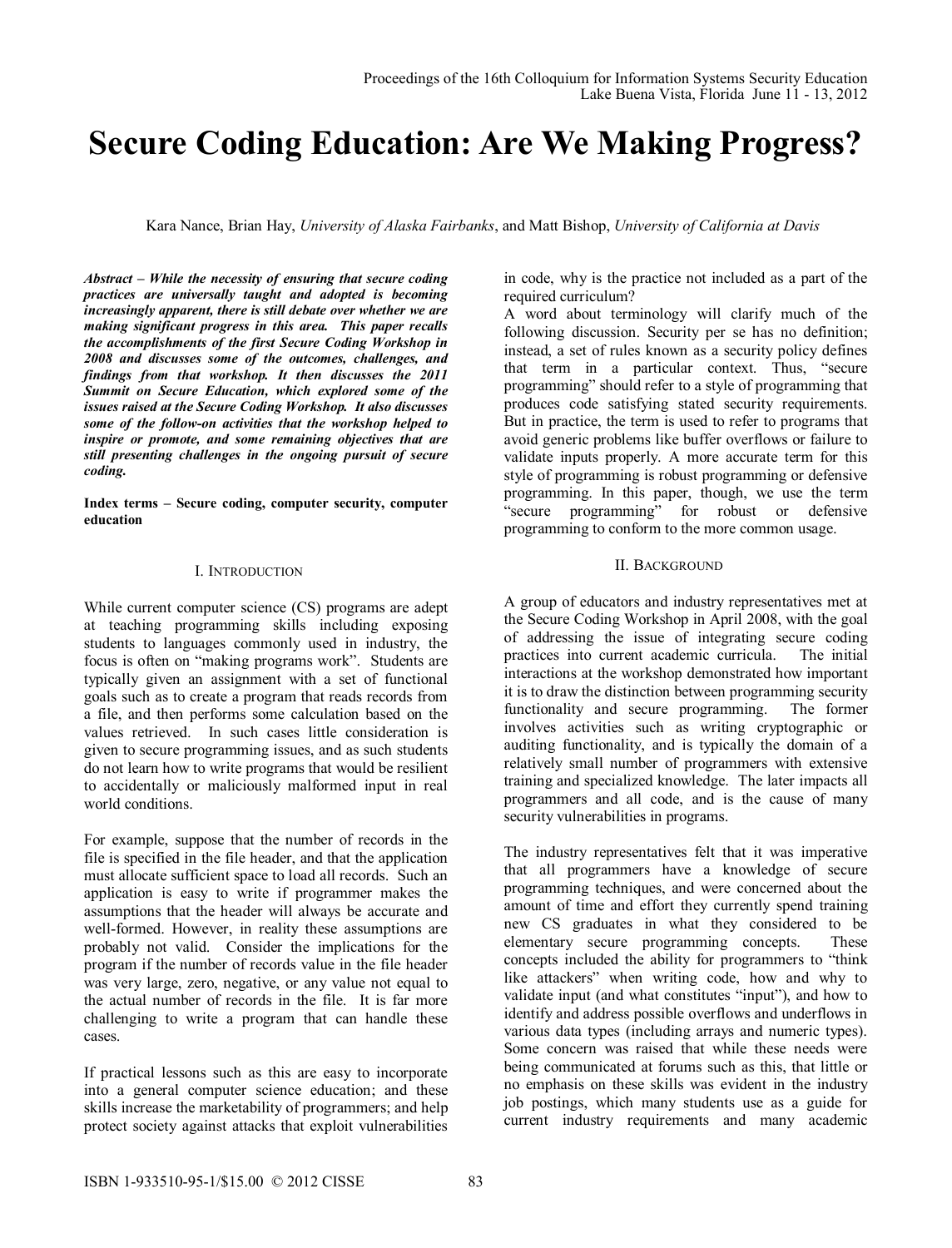departments use through Industry Advisory Boards to help shape and guide curriculum.

The group also identified several challenges in the addition or integration of secure programming material into the CS curriculum. While secure programming is of great interest to the workshop participants, this is not necessarily true for all faculty members, nor is it the only topic competing for inclusion in the CS curriculum. Curricula are already extremely full and finding a place to add material is very difficult, even supposing that a faculty consensus can be reached on which material to add.

The addition of secure programming techniques to existing assignments, or the replacement of existing assignments with new exercises which include secure programming requirements is also an area that presents some challenges. Many of these assignments are designed to allow students to focus on a particular concept, and any attempt to integrate other requirements must be undertaken carefully to ensure that the original goals at the core of the assignment are not negatively impacted. As such, there is little point in teaching students to program securely when they fail to grasp the myriad of other important concepts that must also be taught to CS students.

While the workshop participants all had an interest and experience in security and secure programming, this is not necessarily true of the wider body of instructors and faculty members which also presents a challenge to the integration of secure programming practices throughout the current curriculum. Students can often take security specific classes which are taught be faculty with expertise in that field. However, such classes tend to produce students who are suited to programming security functionality, but generally don't address a wide enough population to ensure that all CS students have a baseline level of secure programming knowledge. As such, exercises must be designed in such a way that instructors throughout the curriculum can easily integrate secure programming material in their classes, whether or not they posses extensive security expertise.

### III. GOALS

As a group, the participants defined the following specific goals:

- 1. Identify areas in the CS curriculum where secure programming concepts or exercises could be introduced.
- 2. Develop and exchange exercises that promote secure programming practices.
- 3. Identify methods for disseminating secure programming materials to the wider academic

community, and in particular to those instructors who do not currently have a strong secure programming or security background.

4. Identify areas in which industry can assist academia in educating students in secure coding practices.

## IV. OUTCOMES

Three curricular areas were identified with the goal of creating and sharing exercises appropriate to various levels in the CS curriculum. These categories included introductory classes, web programming, and software engineering. (Operating systems was also debated as a potential topic, but not selected for a focus area.) The potential for teaching secure programming concepts in each of the selected curricular areas is discussed in the following section.

# *A. Introductory Classes*

This section focused on the CS1 and CS2 classes - the first two classes in the CS major and CS0, which equates to the pre-major programming class offered by many institutions. At this level, students are being introduced to the core CS concepts, and much of the time is spent on programming assignments in languages such as C++ or Java. Students in these classes are often expected to have some limited programming experience, either from a CS0 class or high-school. It is in these classes that students are exposed to good programming practices including the use of internal and external documentation, code formatting, testing strategies, and the development of problem solutions prior to programming. The inclusion of secure programming practices at this stage will ensure that students do not have to "unlearn" insecure practices; however, care must be taken to ensure that assignments and lectures remain tightly focused on the primary goal of these classes, which is to introduce students to the fundamental tools for writing computer programs to solve problems.

There are, however, several avenues in which secure programming can be introduced in these classes without overly burdening the instructor or the students. The first approach is to introduce secure programming in the context of program robustness. While many programs written and demonstrated in these classes are trivial, they often incorporate many of the issues that cause problems in more realistic programs, such as user input and mixed data types. For example, an assignment may require students to write a simple phone book application, where the user is asked to enter a name and phone number for several users. A robust version of such a program may check to ensure that a valid phone number and name is entered. Students can then discuss what "valid" means in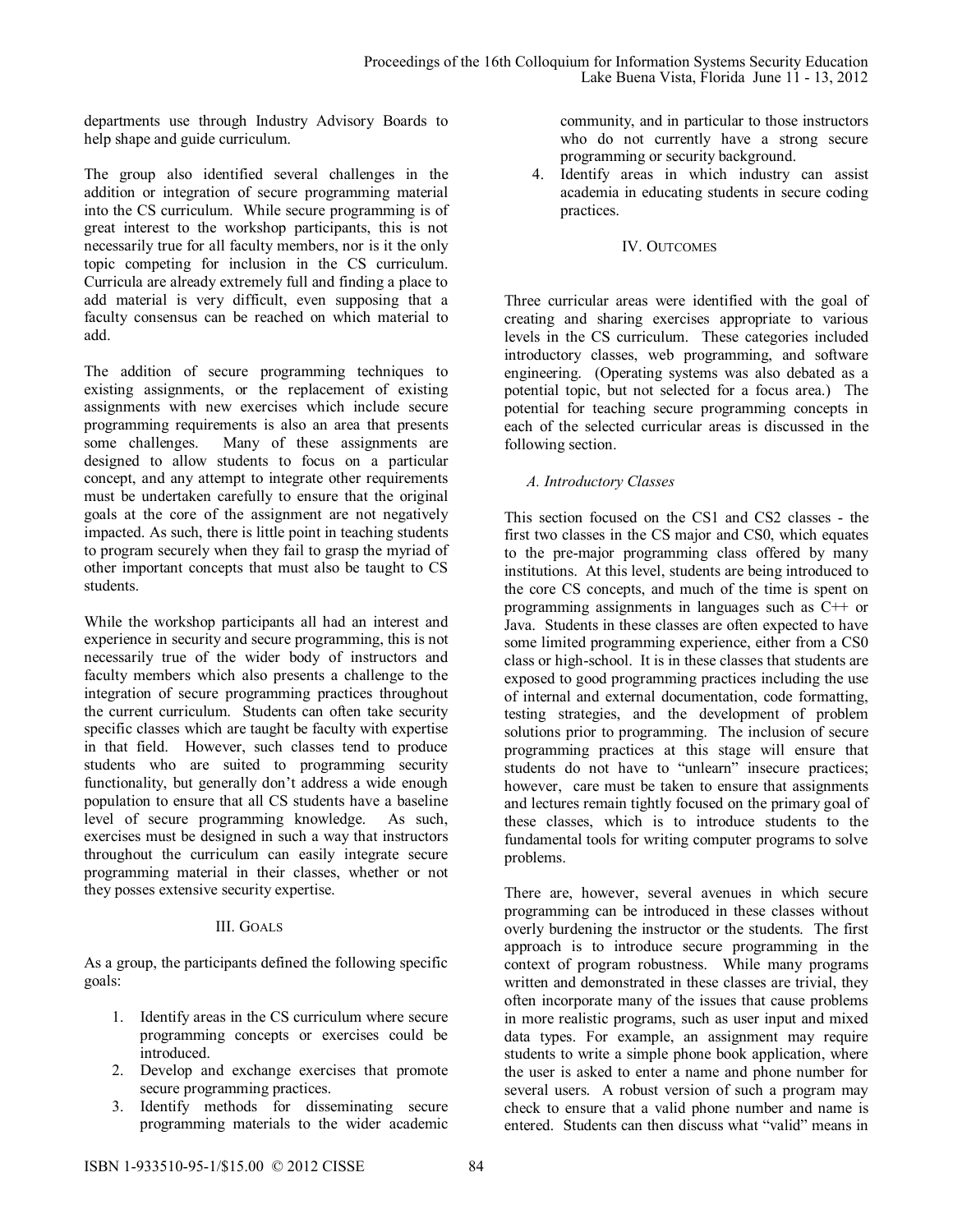this context, and write the code to check for and responds appropriately to valid and invalid input.

Another function of these early classes is to help the students develop testing strategies, which often initially involve demonstrations that programs work with valid input. However, as the students develop expertise, their approaches to testing can be directed to include demonstrations that invalid input is also handled correctly, with emphasis on choosing good test cases that provide coverage of a wide range of possible inputs.

Lecture material in these introductory classes can also include demonstrations and discussions of the extent to which common secure programming issues (e.g., failure to properly validate user input) can have catastrophic consequences, such as the ability to run arbitrary code on a system, or bypass authentication at a website as a result of carefully malformed input. While few students are likely to fully grasp the details of such vulnerabilities at this point, the more important point to relay at this stage is that a failure to use secure programming techniques can be more serious than the program just crashing.

# *B. Web Programming*

Many students are exposed to web development as they experiment with programming during their university careers, and often manage web servers and even write web based applications. This is an area where secure programming techniques are critical, as access is not limited to local users but is typically available to remote users from anywhere on the Internet. This may be the first environment they encounter in their programming careers in which the specter of malicious user is very real, and as a result the failure to use secure programming techniques is likely to result in either a compromise of their server or of the clients that connect to it, depending on the attack used.

In many cases the underlying concepts are no different from other environments. For example, validation of input is vital in the web environment, but the much of the problem lies in carefully identifying what input may be problematic. For example, a site which accepts user's comments, which are then displayed to other users must take care that input that could be interpreted by the browser (such as HTML tags or JavaScript) is handled very carefully.

Exercises applicable to this environment range from very short and simple "servers" which have limited functionality but demonstrate some common issues with web programming to advanced fully featured environments such as Web Goat.

## *C. Software Engineering*

While software engineering generally is introduced later in the curriculum, it does provide an excellent opportunity to discuss the "process" of secure coding, and the techniques that can help support secure coding. Three areas that were suggested for introduction of secure coding concepts into software engineering included case studies, code review, and version control.

Arguably, the field of software engineering evolved as the result of failed large projects and these projects provide a rich arena to demonstrate the importance of secure coding. Development of a pool of case studies in this area would provide information on secure coding while allowing students the opportunity to learn from the mistakes of others.

1. Code Review

Code review is an important part of the effort to produce secure code. Manual code reviews can be useful in validating (or invalidating) the assumptions made by the original developer, and such reviews can be conducted within the scope of almost any class in the CS curriculum by swapping assignment solutions between students and having them review each other's code.

Automated tools can also help in this effort, and it can again be a very interesting exercise to expose students to these tools, either on their own code or on code written by others. These tools typically provide extensive reports, but the results generally require careful review by a human to eliminate false positives, and in some cases to understand the reasons for real security problems identified by the tool.

2. Version Control

There are, of course, many reasons to use source code control systems (SCC) in the normal course of business. From the perspective of secure coding, the use of SCC provides some specific advantages:

- The ability to easily determine what changes were made between software versions, and at what point an exploitable section of code may have been inserted or removed. For example, if version 1.53 of a particular software program was found to have an exploitable function, it can be easily determined when the code was inserted (giving a range of versions that may also be exploitable).
- The ability to determine which of a group of programmers was responsible for each line of code. This can be used to determine which team members are in need of training in secure coding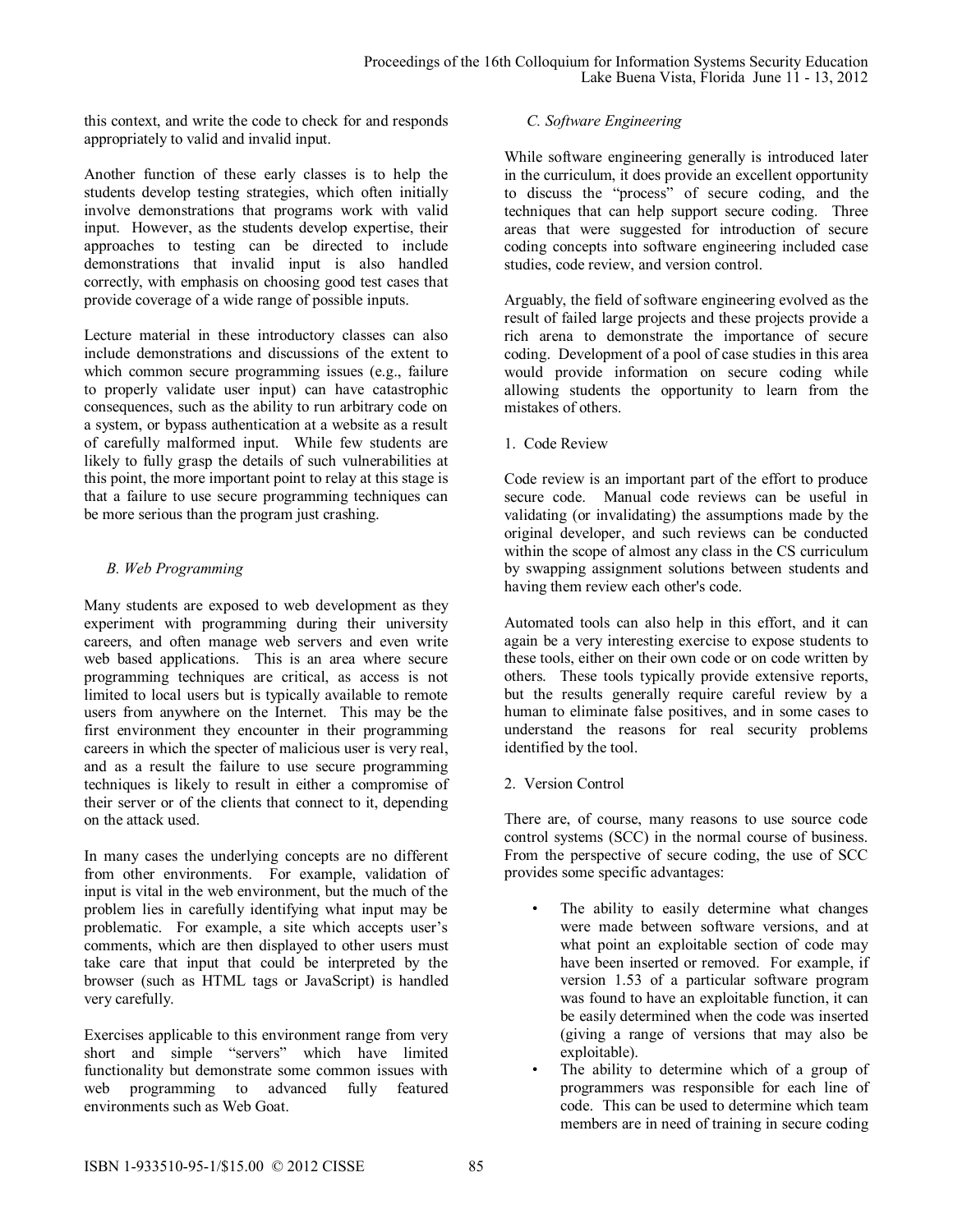practices (e.g., if Alice performs rigorous input validation whereas Bob does not, it is possible to provide appropriate and targeted training to rectify that situation).

## *D. Summary*

The workshop provided examples of one way to improve the state of education in secure programming, and the participants explored several other ideas. After the workshop, several participants examined ways to incorporate secure programming into a curriculum [1, 2, 3, 4, 5, 6] through projects funded by the National Science Foundation.

The NSF Course Curriculum and Laboratory Improvement (CCLI) grants funded creation of a framework for developing materials that emphasize secure coding [1]. The framework includes background incorporating a real-life example, a problem-related security lab, a checklist to assist students in demonstrating mastery, and analysis-discussion questions which provide the opportunity to demonstrate critical thinking skills as well as providing immediate feedback to the instructors [7].

Even when the material is created, environments to support the material must be developed and disseminated. One way to do this is to deploy exercises as virtual machines, so that instructors and students can download pre-configured systems that can be safely used for secure coding exercises. One example of this is the NSF-funded SEED materials available at no-charge [3]. These exercises utilize two virtual machines on which a large number of security-related exercises, including secure coding, can be performed.

While running local VMs is one approach to provide a wide range of students and educators with high-quality materials, another is to deploy the VMs in a remotely accessible environment and make them available to others. The SEED VMs, for example, have been deployed in the NSF-funded Remotely Accessible Virtualized Environment (RAVE) [6], and students can work through those exercises as though they were running the VMs locally. This ensures that any VM activities that might be harmful to the local workstations or networks is completely isolated within the RAVE environment. Other advantages of this approach are:

- 1. VM performance is equal for all students, no matter what how their local computer is configured or what resources it has.
- 2. The same VMs can be accessed from any network connected location, so students can start

to work through exercises in class, and complete it from their home computer.

3. Instructors and students can simultaneously access the same VM, allowing assistance to be provided whether the student and instructor are in the same room or in different parts of the country.

The workshop made progress in several areas; most notably recognizing that the teaching of secure programming had to be pervasive across the computer science curriculum, and identifying ways in which industry could help improve the state of education in this area. How to do this, though, was not explored.

V. THE SUMMIT ON EDUCATION IN SECURE SOFTWARE

In 2010, the NSF funded a Summit on Education in Secure Software (SESS), with the goal of developing a set of "road maps" to help institutions develop methods of teaching secure programming. Its specific objectives quoting from the summit report [8], were:

- 1. To have cybersecurity stakeholders from academia, government, industry, and certification and training institutions discuss the goals of teaching secure programming and the current state of that teaching;
- 2. To use that discussion as the basis of a collaborative effort to suggest new approaches and improve existing approaches, to improve the quality of that education, and to enable it to reach a broader audience; and
- 3. To outline a comprehensive agenda for secure software education that includes objectives for different audiences, teaching methods, resources needed, and problems that are foreseen to arise.

The Summit arrived at these objectives by considering 6 groups of students. Students at 4-year academic institutions were divided into computer science and noncomputer science students; community college students were a separate group, as were K-12 students, computer science professionals, and non-computer science professionals. Each group needed to learn something about computer security, although what Summit participants thought each group should know varied among the groups. These recommendations were put into "road maps", each of which had a common structure.

First came a description of what the members of the group should know; then followed a set of methods that might educate the students appropriately, and what resources would be needed to achieve the desired educational goals. A key component of the road maps lists expected and possible barriers or hindrances to meeting these goals (the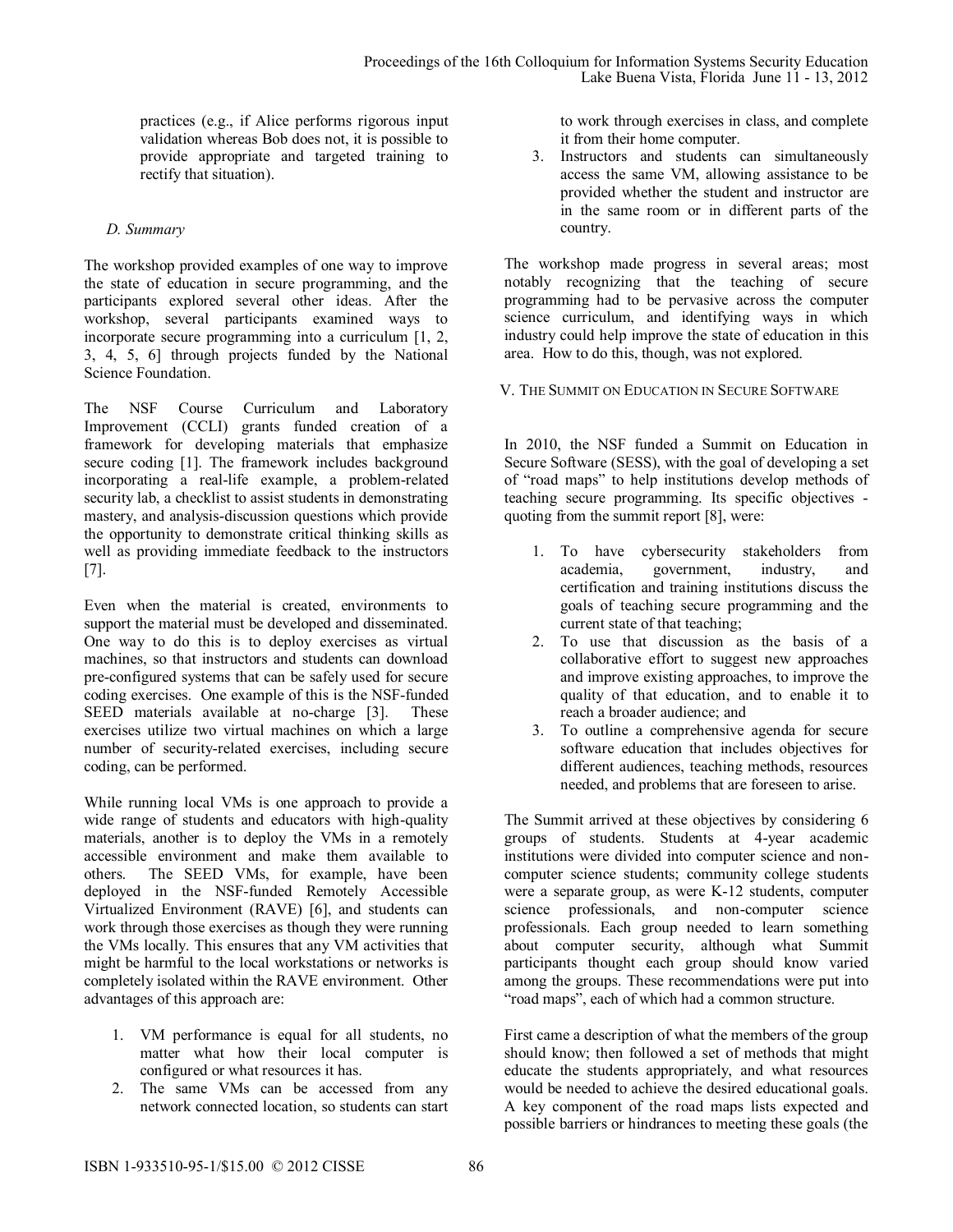"potholes"). Then, the road map makes specific recommendations for meeting the desired educational goals despite the existence of the "potholes". In essence, the road maps take a vision of what anyone who programs should know about writing secure programs, and views that through the different lenses of the constituent groups. The end result is to teach programmers how to write secure programs, and analyze existing programs for robustness problems; and to provide a foundation for nonprogrammers, so if they begin to program, they will have the proper mindset to think about secure programming. That foundation will also help them identify poorly written programs even though they may not be able to write any programs themselves.

A key observation emerging from SESS was that the environment in which the system is designed, deployed, operated, and decommissioned plays a critical role in secure programming. For example, the specific measures needed to ensure a robust program to be used on a special-purpose processor (where all inputs are known and constrained) are different than those for a program to be run on a general-purpose processor (where inputs are unconstrained). This leads to several other observations.

First, understanding security requires a holistic approach, and must be an integral part of the design and implementation rather than be added on afterwards. (This is why current "patching" mechanisms are so flawed from the security point of view.) Next, knowing the principles underlying security leads to more secure coding, as does knowing about software development frameworks. Understanding how attacks work, and being able to identify potential points of attack (the so-called "attack surface") also allows the programmer to incorporate countermeasures. This includes realizing that all frameworks have weaknesses that create problems in programs that a knowledgeable attacker could exploit. Part of secure programming is coming up with strategies and tactics to overcome these problems, and using tools to aid in the development and validation of programs.

The SESS participants recommended the following to improve the state of education in secure software [8]:

- 1. We need more faculty who understand both the importance of secure programming, and who will require students to practice it.
- 2. These faculty will need support to ensure the students do practice secure programming; this includes additional security content in textbooks or supplements, and labs or clinics to reinforce the practice of secure programming in student programs.
- 3. Establishing professional enrichment opportunities in this area for all educators will

heighten their awareness of the need for better, more robust programming and its principles.

- 4. Integrating computer security content (including ways to think about security) into existing technical and non-technical courses will reach students in a much wider variety of disciplines.
- 5. A required computer security course should focus on technical topics for computer science majors, and on raising awareness of basic ideas and issues of computer security for non-majors.
- 6. The cross-discipline education will require innovative teaching methods to inculcate an understanding of computer security basics to the various constituencies.
- 7. Because of the lack of resources for training and education in academia, government, and industry, organizations in all three groups should encourage partnerships and collaborate on the development of curricula to meet their needs.
- 8. Metrics to measure the effectiveness of educational techniques in specific environments will help assess progress towards meeting the educational goals for secure programming of the institution.
- 9. Finally, the role of computer security professionals in key business and government policy decisions must be highlighted, so they are consulted when appropriate.

The Summit concluded that emphasizing the role software plays in our society will emphasize the importance of writing good, solid code—something that is critical to the development of high assurance systems, and to the successful, effective use of ordinary computers.

# VI. CONCLUSION

Most introductory programming classes focus on good coding style, which—essentially—is all that secure coding is. But after that class, rarely are students required to practice those precepts; the only issue is whether the program works in the general case.

The Workshop on Secure Coding discussed incorporating exercises to demonstrate the need for, and principles of, secure programming in general computer science classes.

The Summit on Education in Secure Software provided a set of more general frameworks for teaching secure programming including identifying potential problems (the "potholes"). Its goal was to provide information and advice to institutions that wished to emphasize secure programming in their curriculum. How to implement its recommendations, and which ones to implement, will depend on the institution's goals, environment, resources, and organizations.